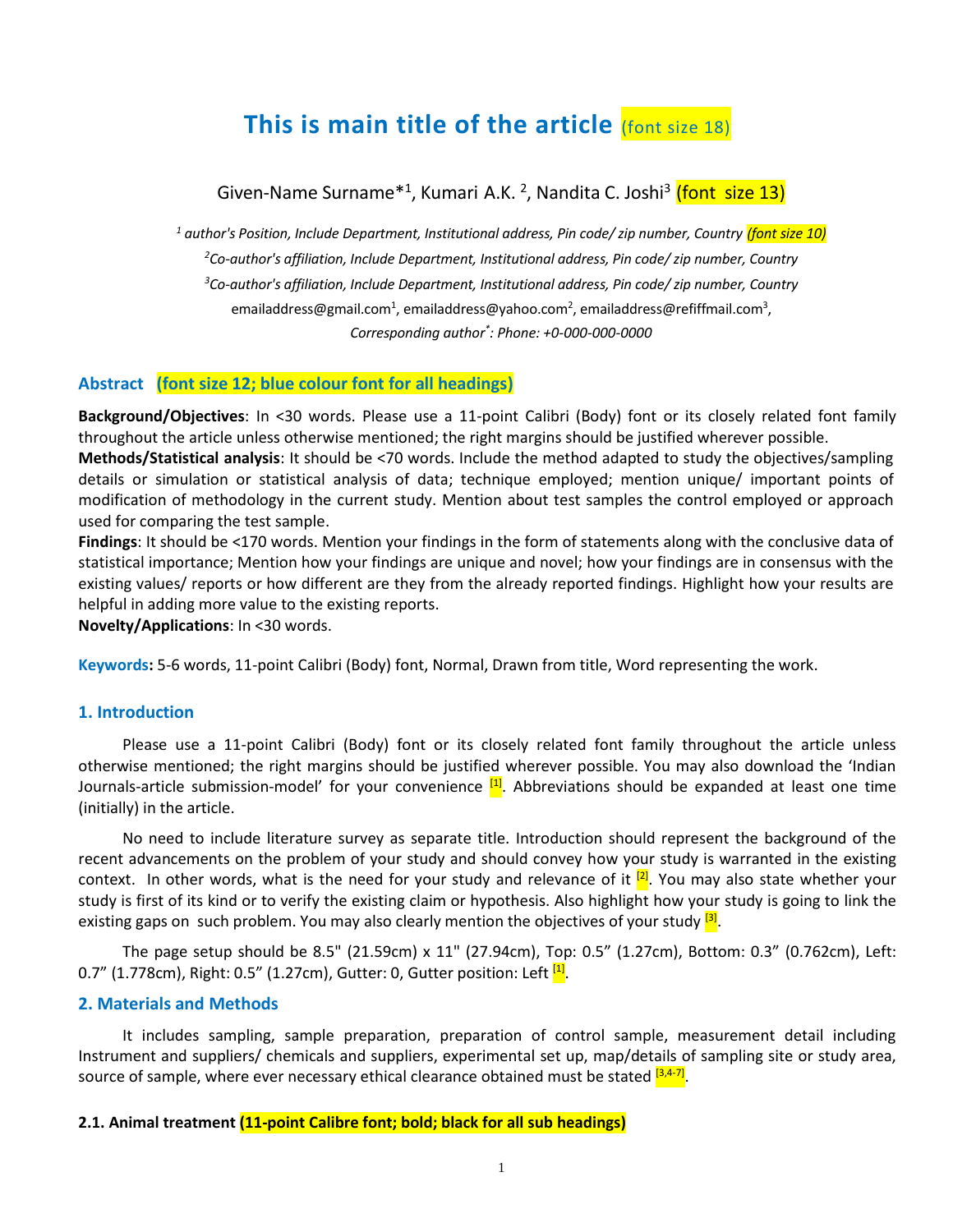Methods adapted (pl include reference), any modification of regular methods, the extraction methodology/ simulation models, the growth conditions and measurement of plants/ animals should be stated. Wherever necessary provide (citation) references [1].

#### *2.1.1. Separation of lymphocytes (11-point Calibre font; bold; black italics for all sub headings)*

Standard methods and techniques need not be written fully rather it can be cited [2]. Mention only required modifications, if made.

# *2.1.2. Statistical analysis*

Mention the statistical details, the number of samples used, statistical tools/ software used/ SD/level of significance, repeatability etc.

# **3. Results and Discussion**

# **3.1. Effect of herbal treatment**

11-point Calibri (Body) font; Put all your Tables and figures at the end of the article in separate pages. Mark their positions  $[Table 1]$ ,  $[Figure 1]$ .

#### *3.2. Effect of herbal cum chemical treatment*

Table must be in Table format; use 9-point Calibri (Body) font; enter the data in the Table and present it as such and do not convert it as picture type; always use page set up in portrait and not the Landscape. Where the breadth of the Table exceeds the page width, use Arial Narrow 9 point font. All the Tables must be numbered [Table, Table 2….]. All Table must bear Title and be placed above the Table.

Figure must be of high resolution with printable quality. Usually placed as jpeg or gif type or directly drawn and placed in text box. All figures must bear title and numbered [Figure 1, Figure 2….]

# **4. Conclusion**

The conclusion must be drawn on the basis of your findings along with the existing fact.

# **5. Acknowledgement**

Must be in few lines. Research work funded by National or International bodies or technical supports obtained for the project work may be acknowledged.

**6. References** (Journal name is fully expanded and not abbreviated; provide names of all coauthors; do not use et al.; provide beginning page and ending page while referring a research article; provide DOI number/ hyperlink to the article)

# **To refer a research article:**

- 1. Kimio Tanaka, Natarajan Gajendran, Hideki Asaoku, Taichi Kyo, Nanao Kamada. Higher involvement of subtelomere regions for chromosome rearrangements in leukemia and lymphoma and in irradiated leukemic cell line*. Indian Journal of Science and Technology*. 2012; 5 (1), 1801-1811. http://www.indjst.org/index.php/indjst/article/view/30935/26788
- 2. Aalelai Vendhan M, Deepa S. Investigations on Performance Metrics of FINFET based 8- Bit Low Power Adder Architectures Implemented using Various Logic Styles. *Indian Journal of Science and Technology***,** 2018**;** 11(24), 1- 21. DOI: 10.17485/ijst/2018/v11i24/111071.

# **To refer a Book/ Report:**

3. Cunningham CH. A laboratory guide in virology. 6<sup>th</sup> edn. Burgess Publication Company: Minnesota, 1973.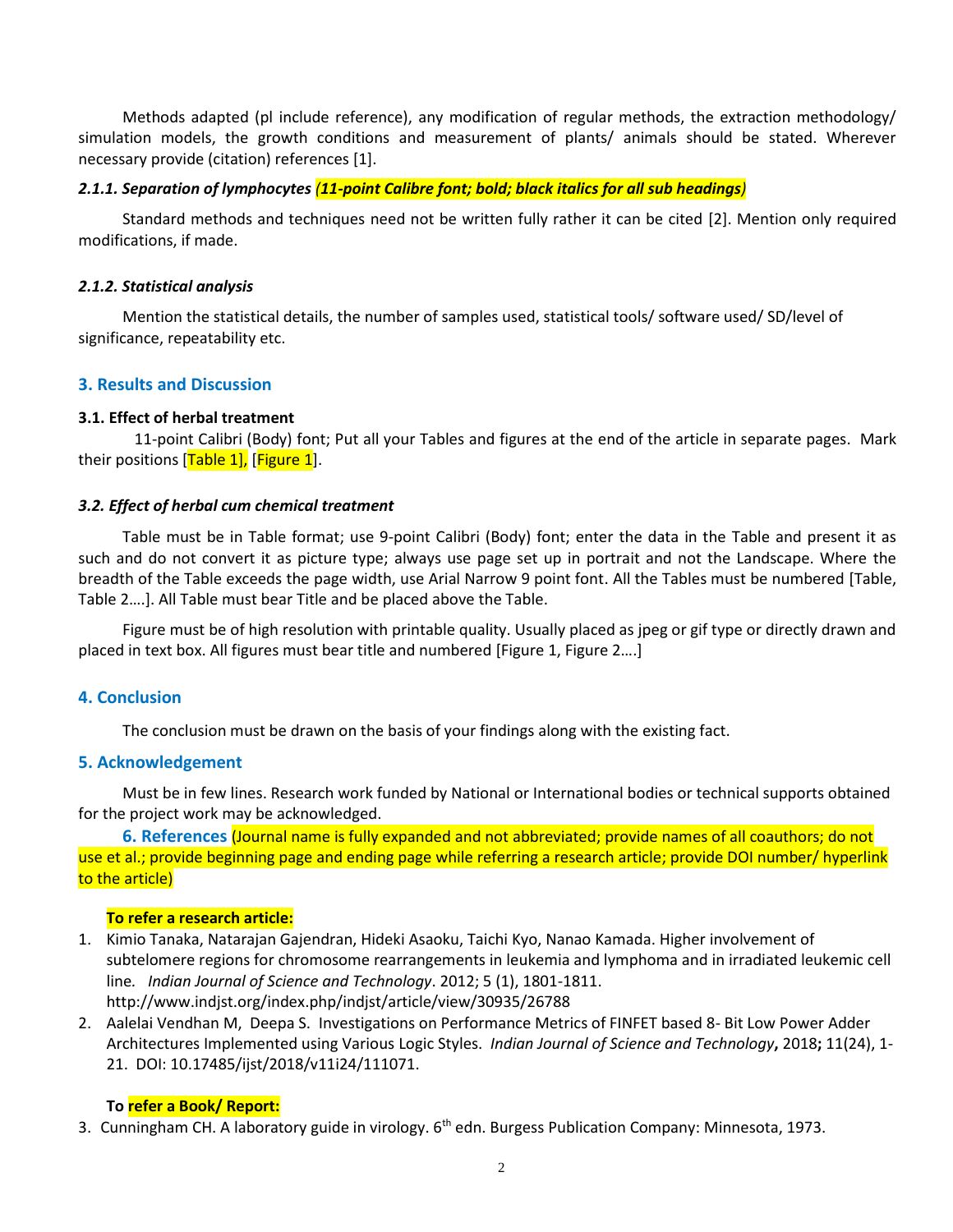# **To refer a Chapter in a Book**:

4. Gajendiran N, Mahadevan A. Microbiology of Indian desert. In: Ecology and vegetation of Indian desert. D.N.Sen (ed.), Agro Botanical Publ.: India. 1990;.83-105.

# **To refer a publication of proceedings**:

5. Gajendiran N, Rao BS, Anjaria KB, Unny VKP, Thyagarajan S. Radiotoxicity of sulfur-35. *Proceedings of 10th NSRP, India***,** 1993, 257-258.

# **Internet source**

6. Article title. http://www.indjst.org/index.php/vision. Date accessed: 01/01/2015.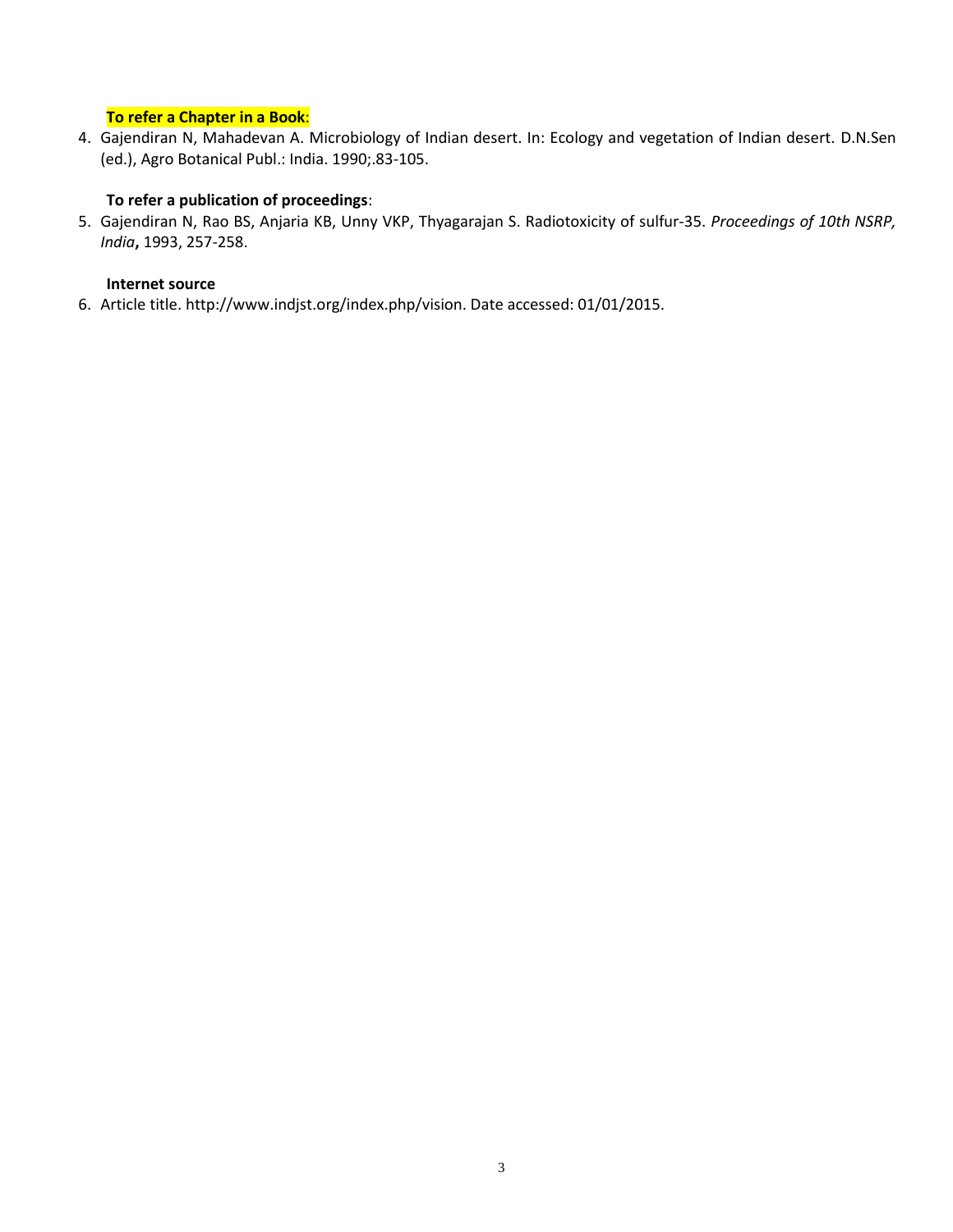# **Figures**

*Figure 1. Each Figure should be labelled with Figure number, Title (at the top) and Figure legend (at the bottom) with appropriate contents in a separate file (not within the running text). Format of the Figure should be either in JPEG or TIFF or GIF or line drawn shapes or flow chart within the text box.* 



Insert represents Tailmoment